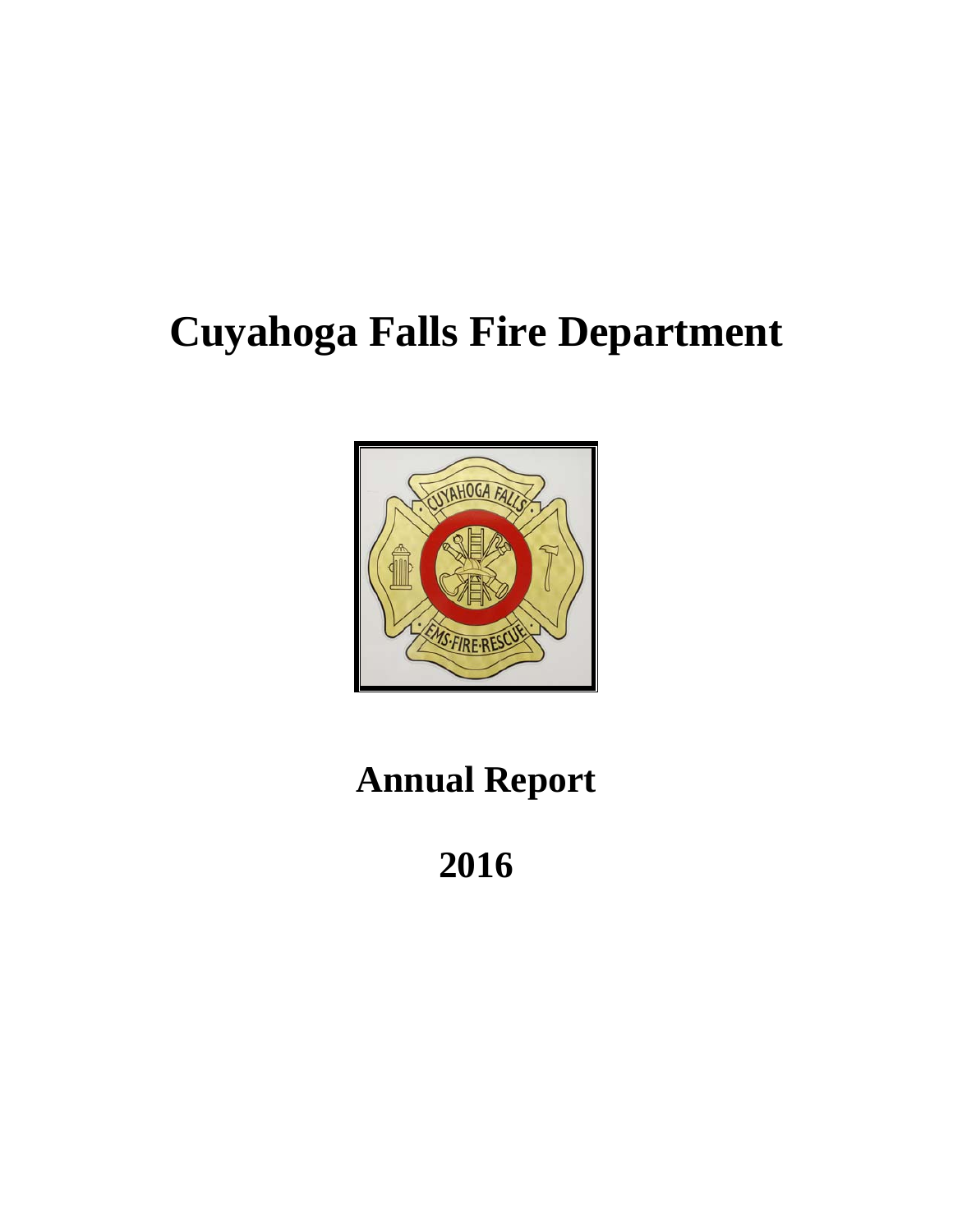# **Cuyahoga Falls Fire Department 2016 Annual Report**

## **Introduction**

"2015 was the busiest year the Fire Department has seen in its 178 years. After a decade of averaging 7,766 calls per year, 2015 showed 8,377 calls for service, an increase of 7.3%. Not a new type of call, nor heavily increased in a given area, but increased across all call types."

The above paragraph began the 2015 Annual Report. 2016 was strikingly similar

with 8,375 calls for service. Another busy year for the fire service in Cuyahoga Falls.

The Mission Statement of the Fire Department is as follows:

The mission of the Cuyahoga Falls Fire Department is to provide the highest quality professional emergency service, fire prevention and life safety education to our community. We resolve to do this within a framework of empathy, compassion and dedication to the citizens we serve, as well as each other.

The Department promises to provide the absolute best service possible to our

citizens. And we will continue to so will empathy, compassion, and dedication!

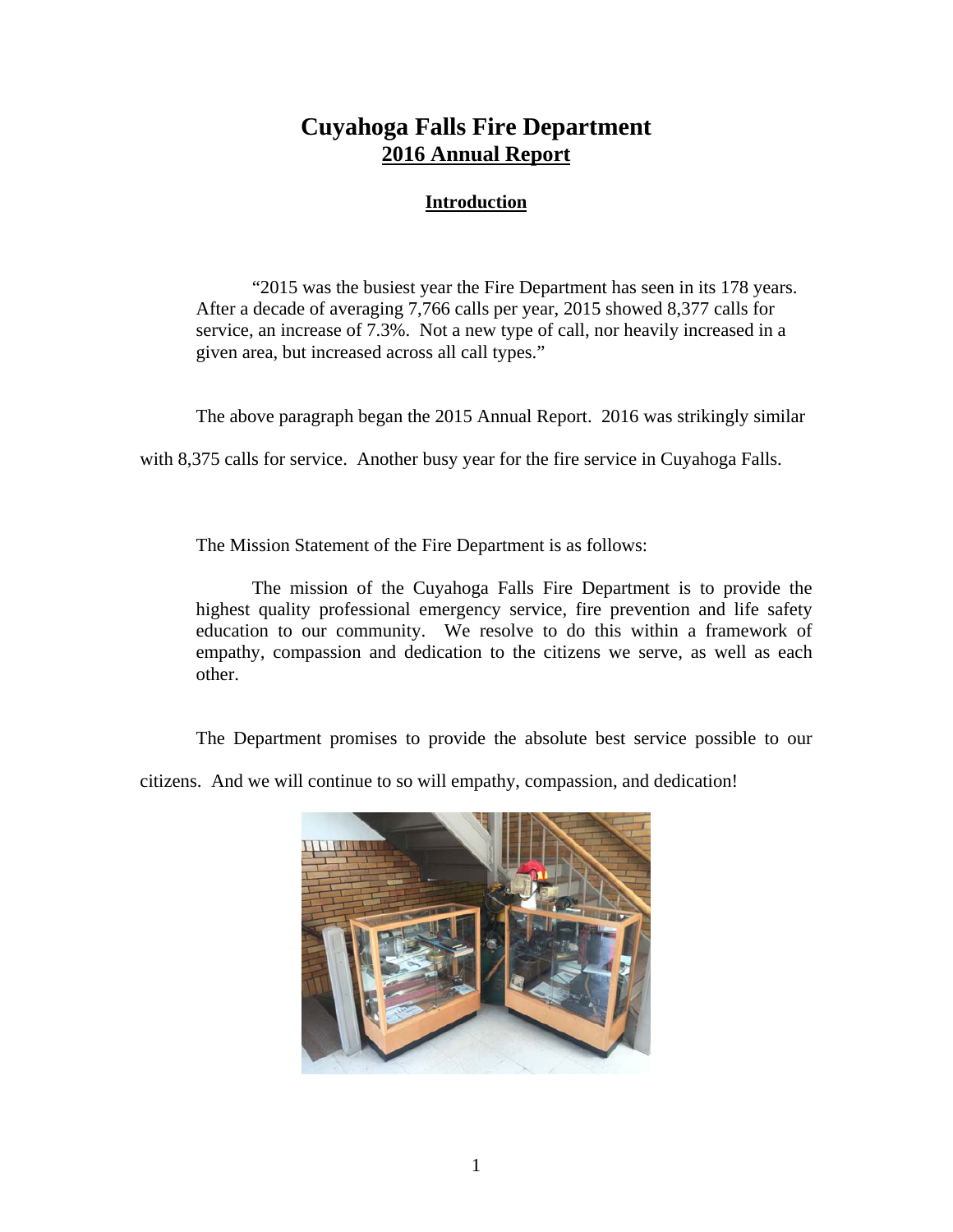#### **The Department**

The Fire Department has provided continuous service to the citizens of Cuyahoga Falls since 1837, and the Village of Silver Lake since 2008.

**With an average response time of 4 minutes and 27 seconds to all calls and 4 minutes and 15 seconds to all emergency calls**. **The Cuyahoga Falls Fire Department is 60% better than the national average of 10 minutes**. Response time improved in 2015 over 2014, as call volume increased, and improved further in 2016.

Responding quickly is only part of the service; taking care of the citizen is the greater responsibility. Our customer service philosophy is simple; be nice! The wellbeing of a patient is as vital to their recovery as being treated medically or rescued from a threatening situation. Our quick response, combined with well-trained medical and fire skills and great customer service utilizing modern state of art, evidence based medicine, has made the difference between life and death for many members of this community.

**Station 1 remains the busiest in the City of Cuyahoga Falls for nearly a decade**. The 2016 district response numbers are reflected below.

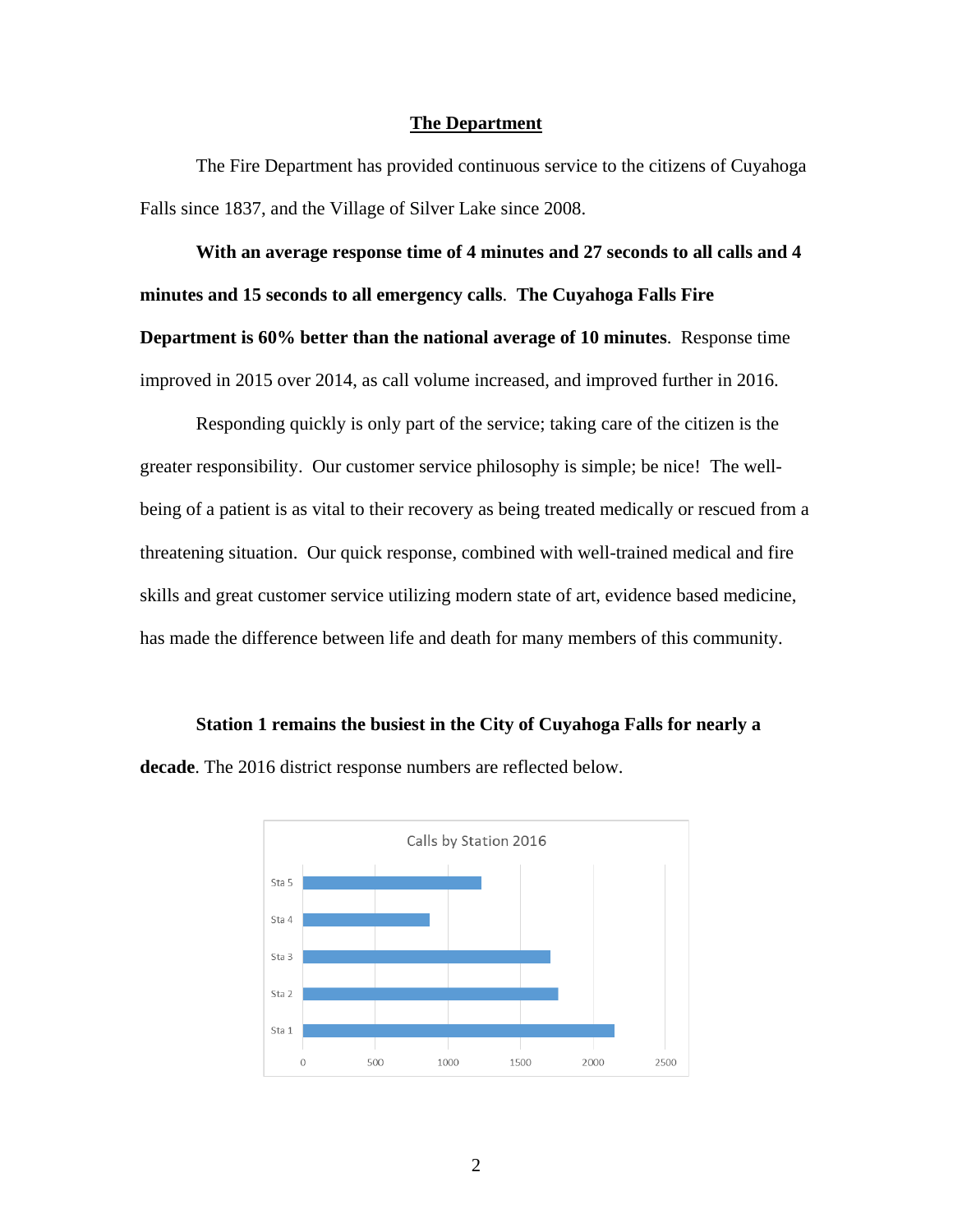The Cuyahoga Falls Fire Department maintains mutual aid agreements with surrounding communities and an automatic aid agreement with Akron. In 2016, The Cuyahoga Falls Fire Department delivered mutual/automatic aid 70 times, while receiving mutual/automatic aid 38 times. This is down 19% from 2015, when CFFD gave M/A 83 times and received aid 47 times. Mutual and automatic aid continues our efforts to improve service through regional cooperation and sharing of resources. This valuable asset is priceless in providing resources, not needed daily, for the unusually busy moments or large events.

A metric reviewed is the number of calls that occur simultaneously. In Cuyahoga Falls that number was 49% for 4122 calls in 2016. This number has been 45% in 2014, and 50% in 2015.

|  | <b>Totals by Station and Month</b> |  |
|--|------------------------------------|--|

|                                                                       |     |     |    |    |                                                      |  |                  |     |     |     |              | Jan Feb Mar Apr May Jun Jul Aug Sep Oct Nov Dec Total Percentage |
|-----------------------------------------------------------------------|-----|-----|----|----|------------------------------------------------------|--|------------------|-----|-----|-----|--------------|------------------------------------------------------------------|
| <b>Station 1</b>                                                      |     |     |    |    | 196 204 214 211 204 183 199 189 190 197              |  |                  |     |     |     | 180 185 2352 | 28.07                                                            |
| <b>Station 2</b>                                                      |     |     |    |    | 150 127 143 146 171 162 170 148 159 148 146 164 1834 |  |                  |     |     |     |              | 21.89                                                            |
| <b>Station 3</b>                                                      |     |     |    |    | 131 125 135 136 137 137 133 149 141 174 148 129 1675 |  |                  |     |     |     |              | 19.99                                                            |
| <b>Station 4</b>                                                      | -63 | -68 | 85 | 68 |                                                      |  | 85 96 103 109 83 | -76 | 90. | 79. | 1005         | 11.99                                                            |
| <b>Station 5</b> 112 113 122 109 140 118 142 140 121 125 100 114 1456 |     |     |    |    |                                                      |  |                  |     |     |     |              | 17.38                                                            |
|                                                                       |     |     |    |    |                                                      |  |                  |     |     |     |              |                                                                  |
| By Month 657 640 702 673 741 703 751 742 700 722 670 676 8375         |     |     |    |    |                                                      |  |                  |     |     |     |              |                                                                  |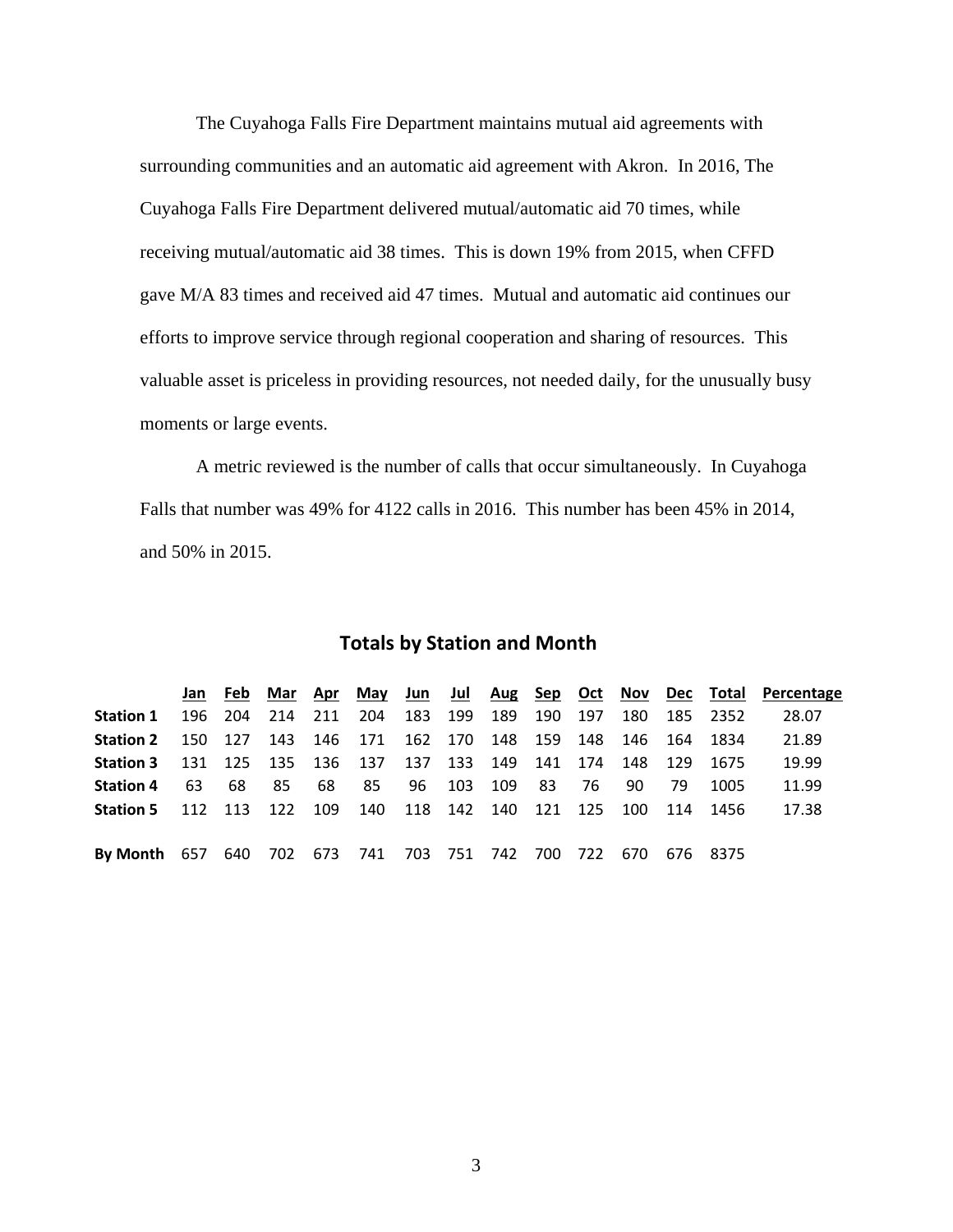The Department received a new fire engine, located at Station 1 with the first "center mounted pump" to help keep operators out of harm's way while working on Route 8.



A new ambulance was purchased and located at the busiest Station (#1) with a hydraulic cot and power load system. This system is working well to reduce injuries to paramedics while loading and unloading patients.

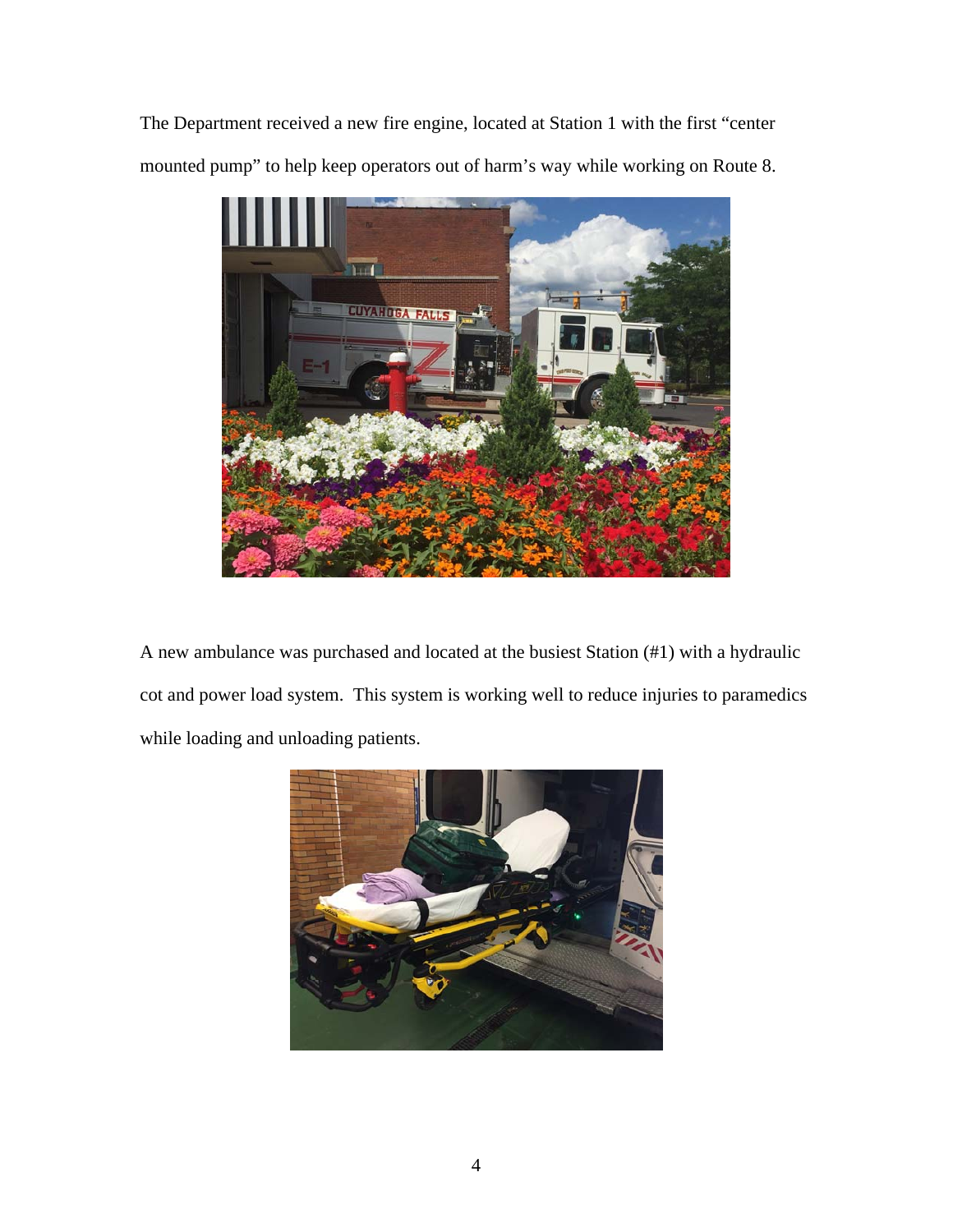The exhaust capture system is now closer to complete across the City, reducing the harmful products of diesel and gasoline combustion in the Stations.

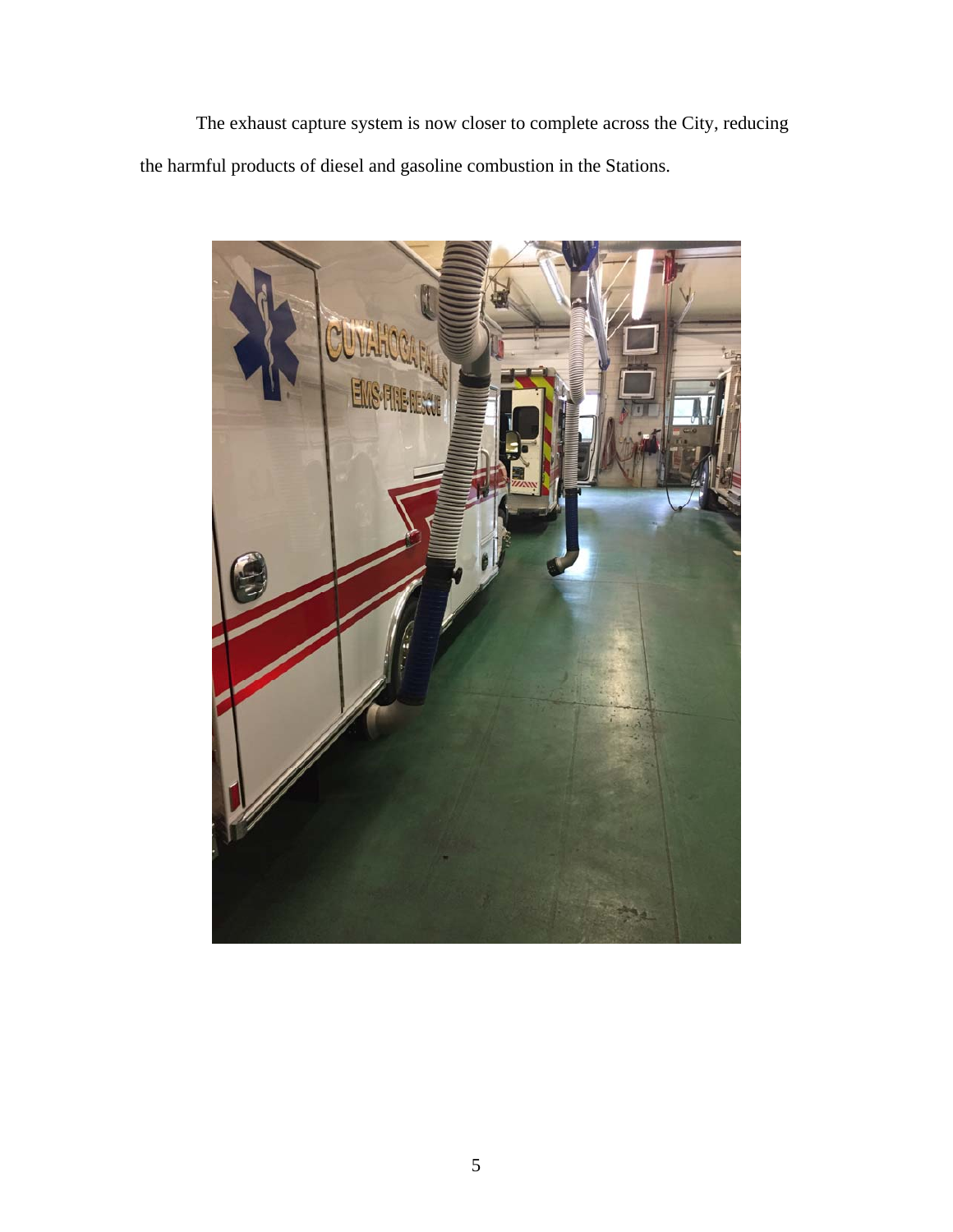# **Honor Guard**

Another fine presence that Cuyahoga Falls Fire Department has in the community is the Honor Guard, which stands ready to honor retirees and the fallen. In 2016, the Honor Guard marched in the Memorial Day Parade.

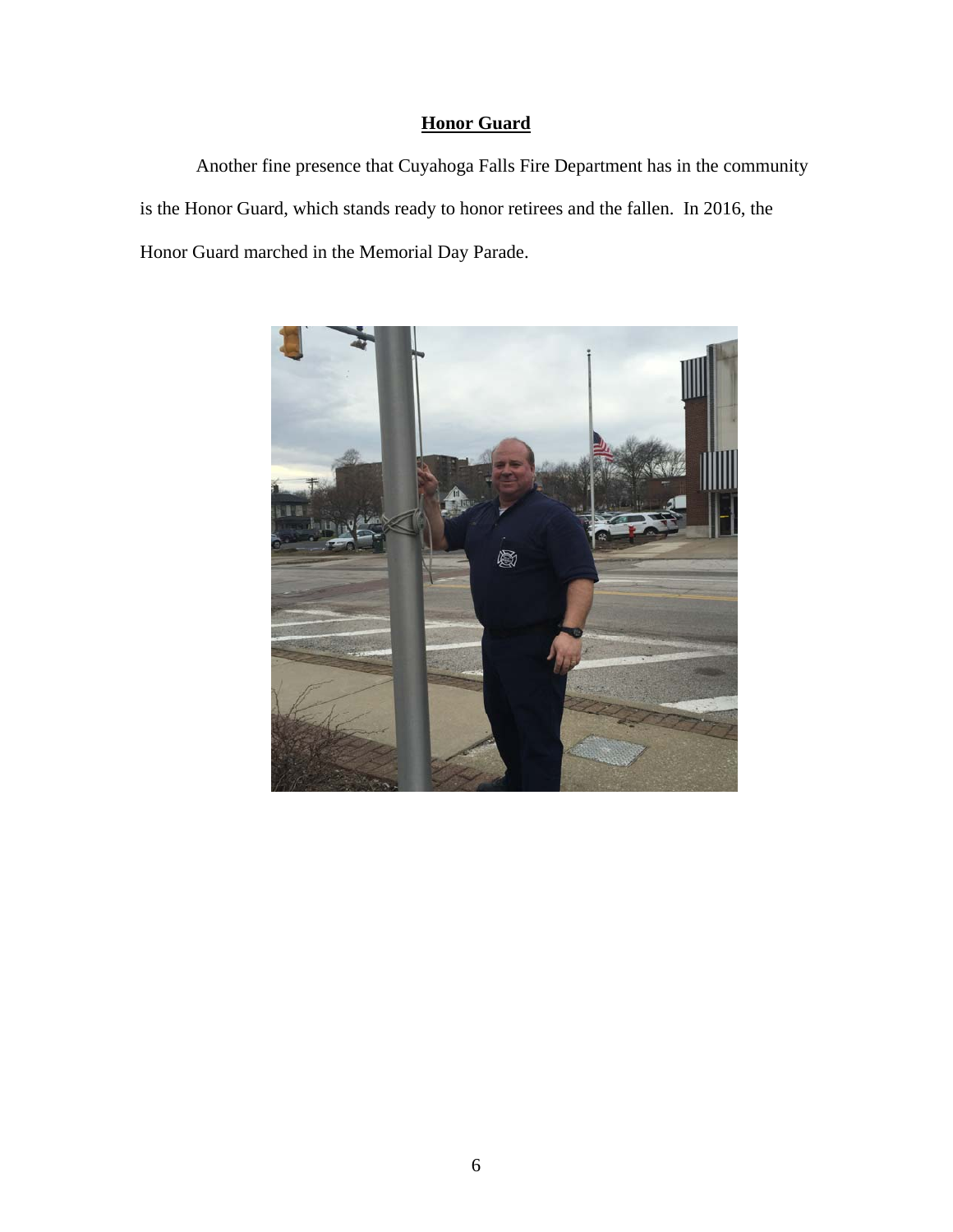The Honor Guard Stood and provided for the posting of the American Flag at Immaculate Heart of Mary for the funeral of retired Chief of Police Lou Dirker. The Honor Guard stood for our retired member Fire Fighter Robert Hinkle. The Honor Guard also stood for Fire Fighter Jack Hurley of Valley View Fire Department and mechanic to Cuyahoga Falls Fire Department through Finley Fire.

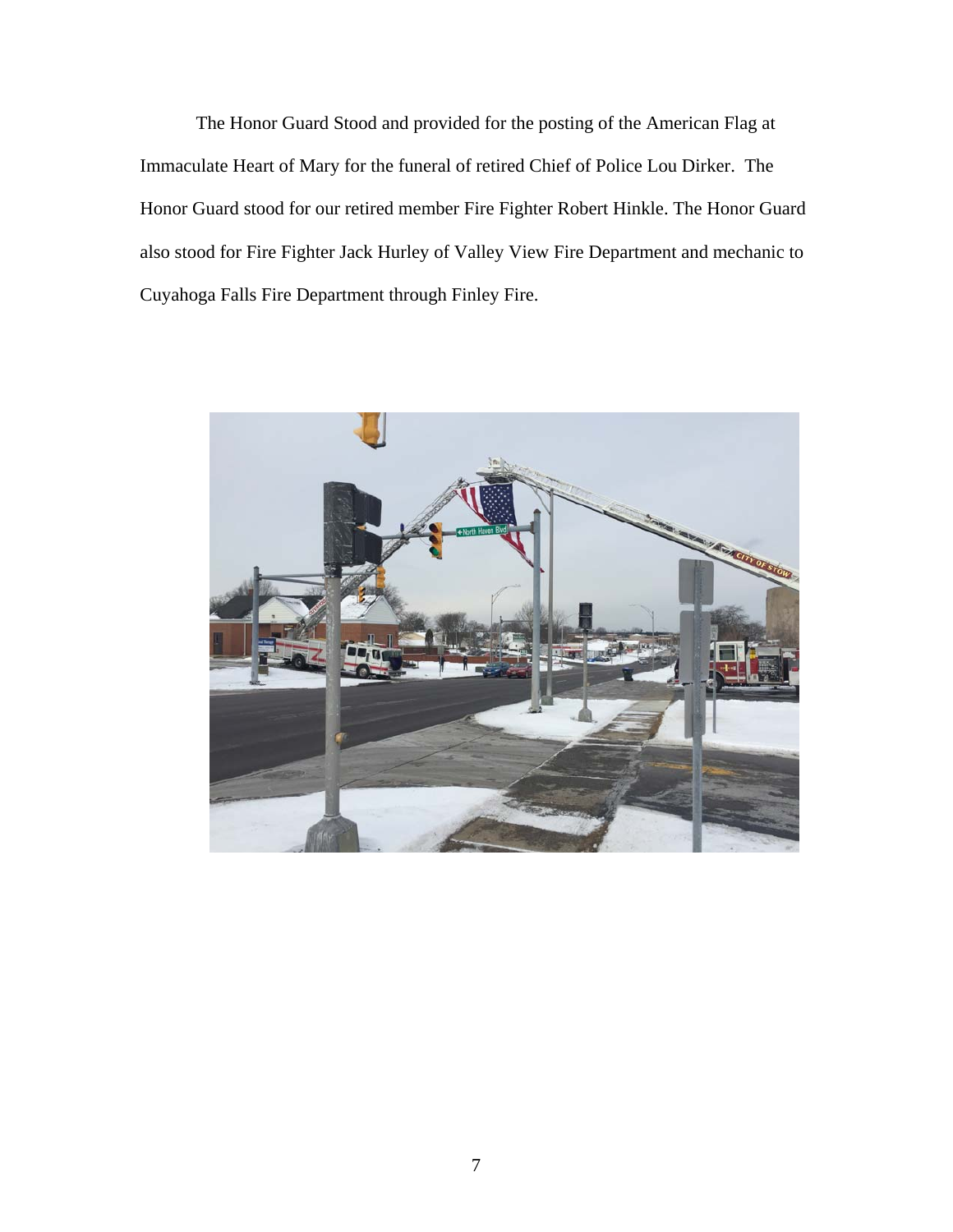### **Organization**

The Fire Department is organized as below.



Members Fire Fighter Turley, Captain Messenger, and Captain Smith retired in

2016 with a total of 91 years of service to the City of Cuyahoga Falls.

Seven new firefighters were hired, three Fire Fighters were promoted to

Lieutenant, and two Lieutenants where promoted to Captain.

The Department conducted four upper level National Incident Management System courses for personnel.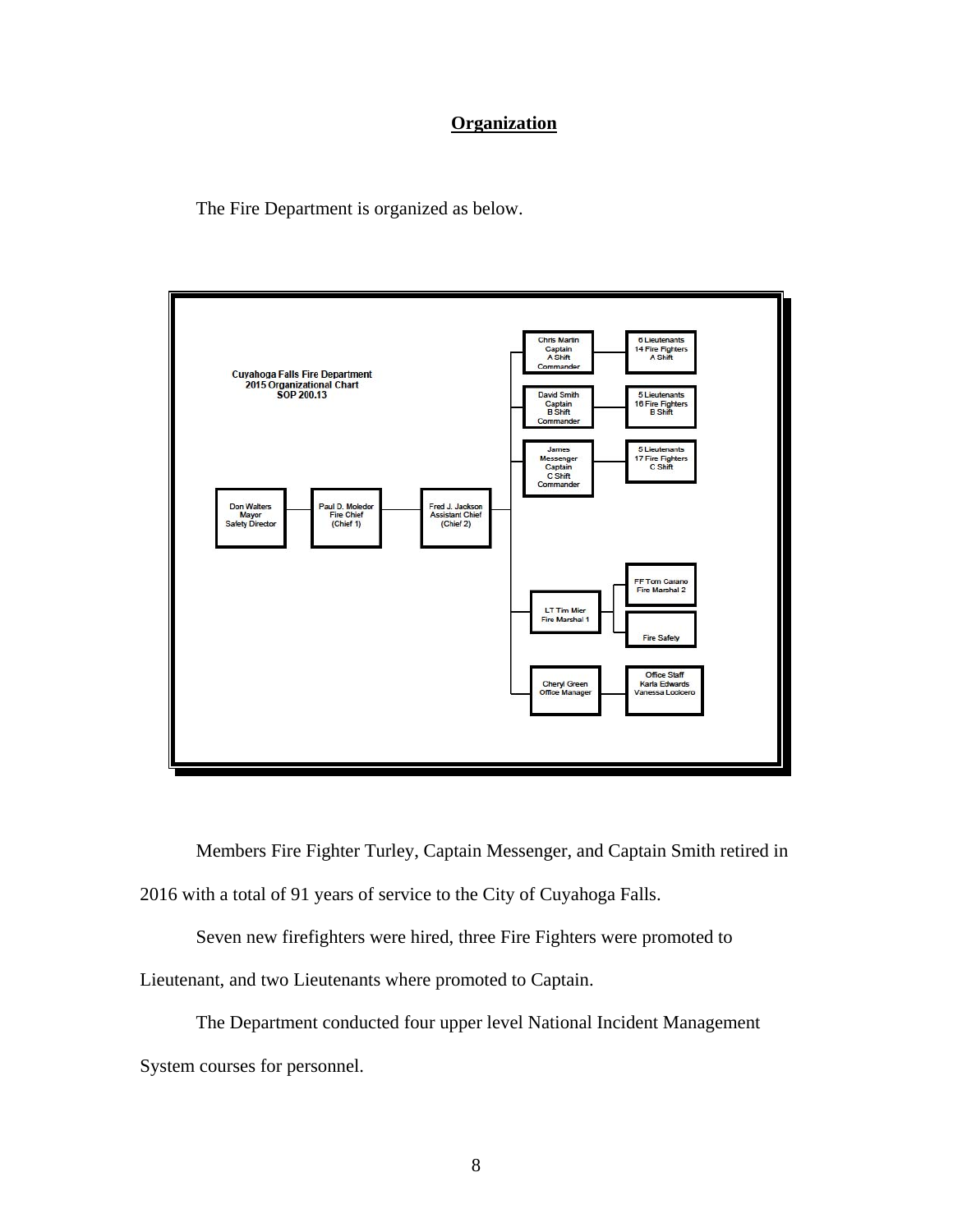#### **Emergency Medical Service**

One of the major functions of the Cuyahoga Falls Fire Department is to provide Emergency Medical Service. In 2016, **6,174 EMS incidents accounted for 74% of the total incidents**. The aspects of EMS are multi-faceted; in-the-field triage, the administration of medication and/or medical treatments, and emergency transportation to a local hospital when the symptoms indicate. As a result of EMS incidents, **4,581 patients were transported to various facilities in 2016. More than \$1.4 million of revenue was generated by ambulance billing for the City.** 



Patients were transported to their hospital of choice as listed below.

Under the medical direction of Dr. Michael Beeson, the Cuyahoga Falls Fire Department operates from an aggressive, standing order driven protocol, based heavily on the discretion and judgment of paramedics on the scene. To prepare our medics, Dr. Beeson and his staff provide monthly continuing medical education, including a review of EMS calls and a lecture series.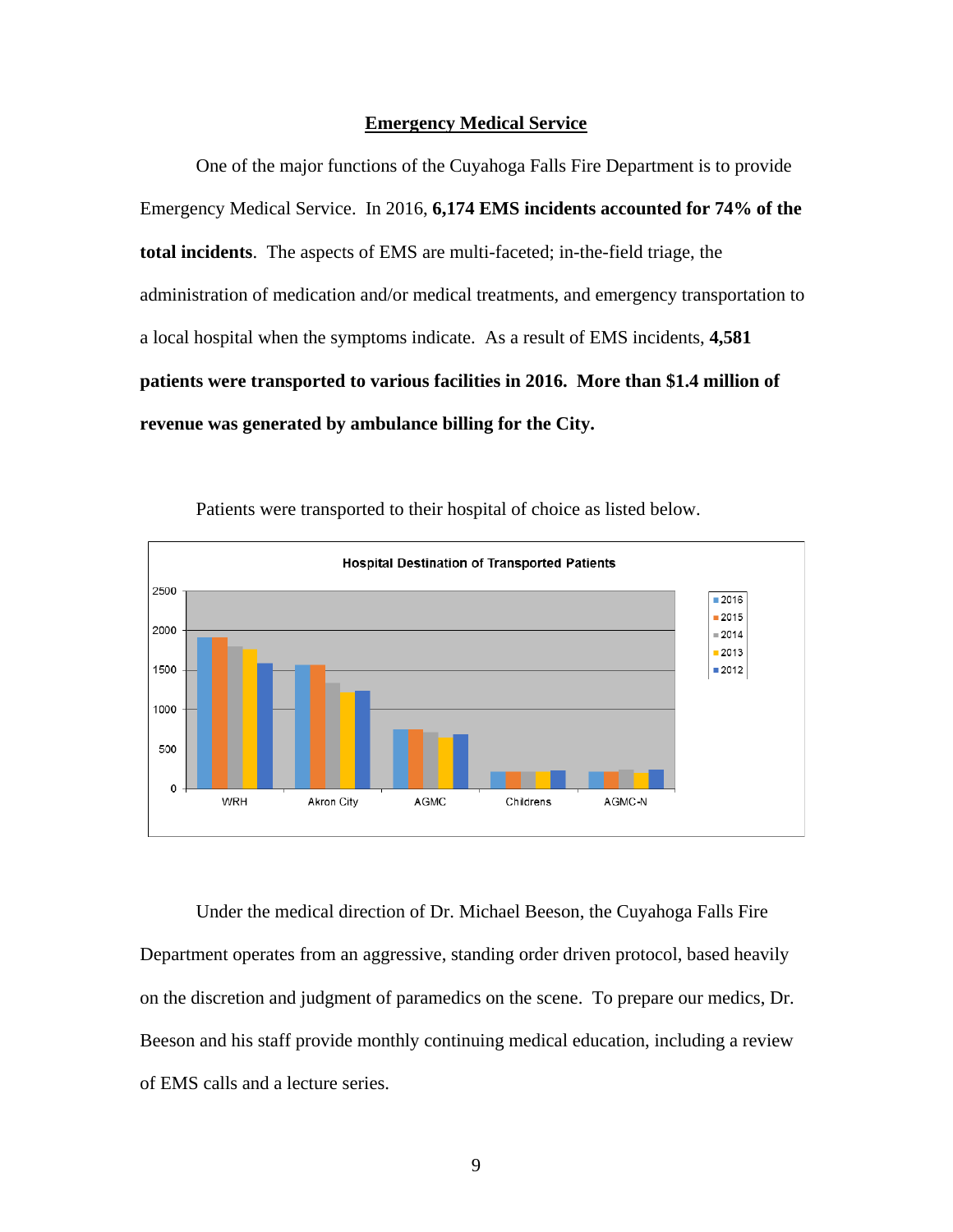Fire Department members are provided specialty training to include Advanced Cardiac Life Support, use of interosseous drills, intubation clinics, and other topics as needed. All paramedics also participate in an innovative, on-line CME training known as 24/7. Topics provide medics with curriculum tied to the monthly CME lectures and include a written test for each topic. The Fire Department, along with Dr. Beeson, assists the police department in meeting medical direction for the City Jail.

The past four years, Western Reserve Hospital conducted regular monthly training to assist our paramedics in providing the best possible pre-hospital care. In addition to in-house training, WRH provided topic experts in various areas of medicine.

For the second year, the Department paramedics continued training on the skills necessary to address the tragic situations created by an active shooter in a public place. This training was conducted in conjunction with our Police Department.

#### **Electronic Charting**

Paramedics began Pre-Hospital Electronic Charting in January of 2016. This program is the beginning of full integration of patient data from time of 911 call to handoff at the hospital, and greatly enhances information used to assist persons in their time of need.

A newer Paramedic protocol with the newest available medications was completed, trained to, and implemented. This protocol was created with Dr. Michael Beeson, Akron General Medical Center, and the Cleveland Clinic. This is now embedded in the electronic charting system, increasing efficiency and helping to deliver the highest level of care.

10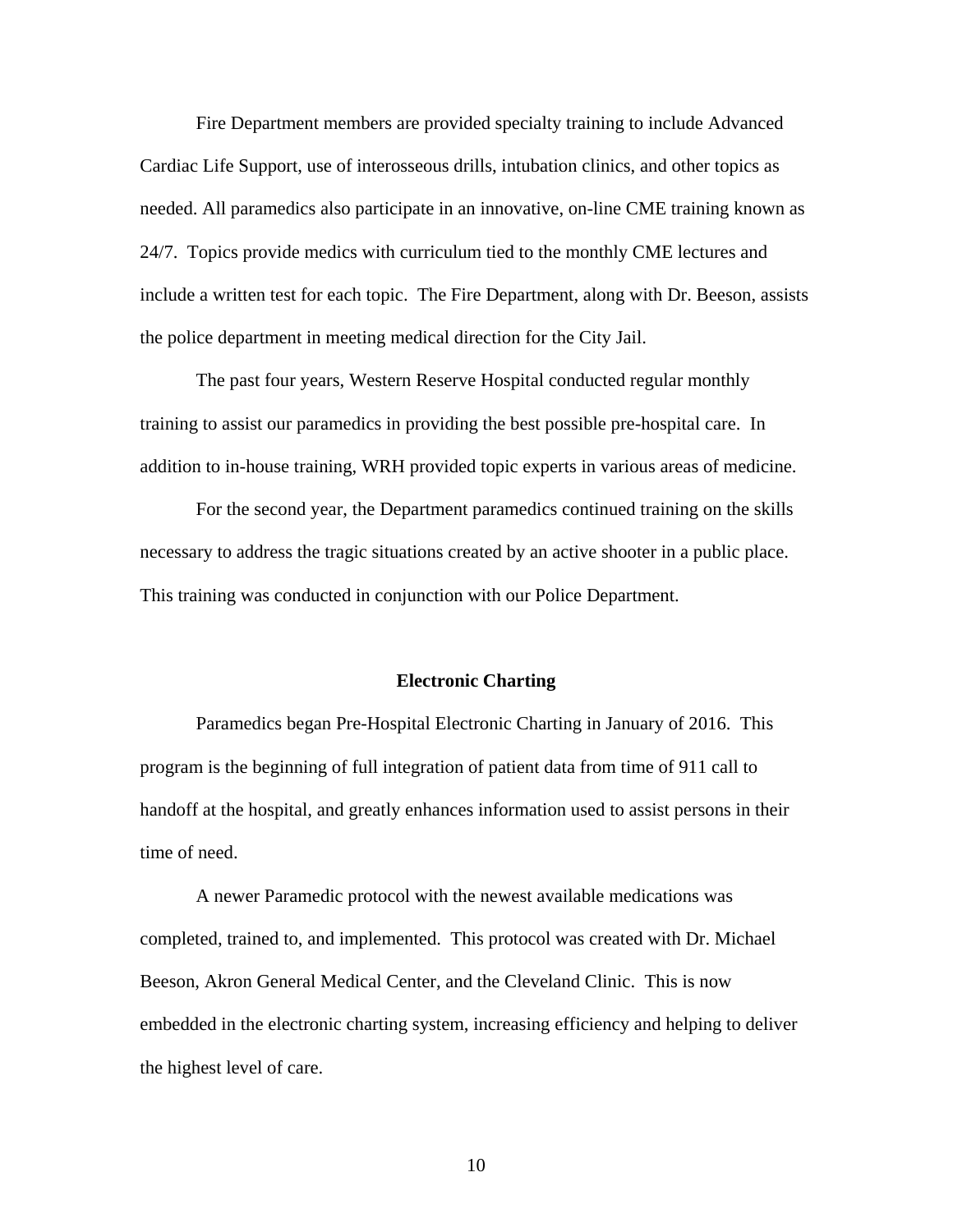# **EMS Detail**

| Cancelled                                    | 98           |
|----------------------------------------------|--------------|
| <b>DOA without Transport</b>                 | 85           |
| <b>Invalid Assist</b>                        | 128          |
| <b>No Patient Found</b>                      | 843          |
| <b>Patient Refused Treatment</b>             | 500          |
| <b>Standby Only</b>                          | 7            |
| <b>Transported</b>                           | 4581         |
| <b>Treated and Released</b>                  | 848          |
| <b>Transported</b><br><b>Non-Transported</b> | 2513<br>4581 |
| <b>Medical Patient</b><br>Trauma Patient     | 5076<br>1075 |
| <b>ALS Level Care</b>                        | 2570         |
| <b>ALS II Level Care</b>                     | 62           |
| <b>BLS Level Care</b>                        | 2316         |

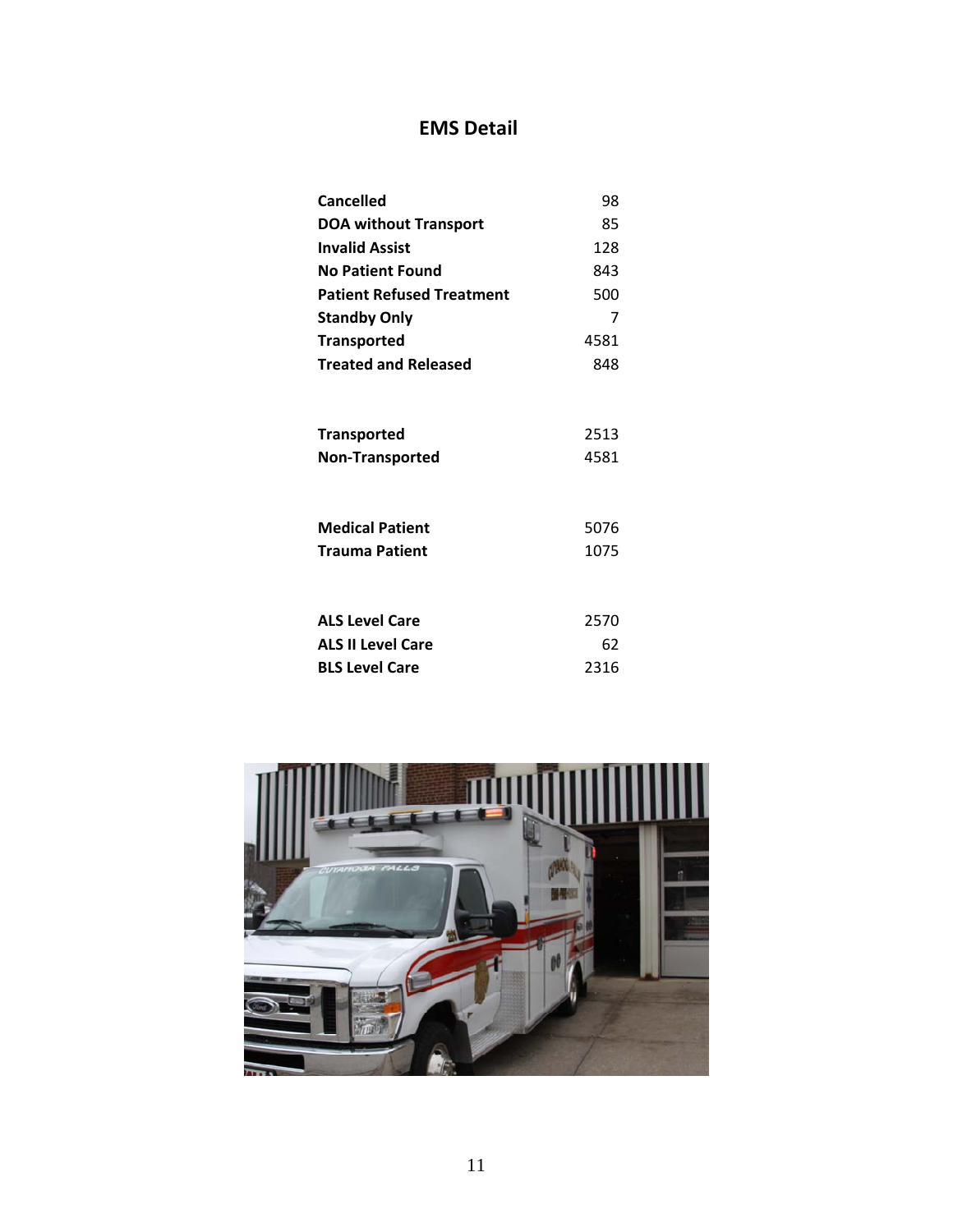

### **Fire Service**

Another major function of the Department is to provide fire/rescue-related services. Engines and/or ladder trucks reside at all five stations, prepared with equipment to provide the best level of service to our citizens. Every incident presents a different challenge for a fire fighter. The Cuyahoga Falls Fire Department continues to train in various venues to ensure members maintain necessary skills. For example, community geography is studied, Self-Contained Breathing Apparatus methods reviewed, and ladder evolutions are conducted. Firefighter safety and fire command topics are trained regularly. Every month, training is posted with a specific reading assignment and drills to be conducted. Specific incidents are reviewed to learn from the experiences, and specialized training is conducted in rope rescue, confined space, trench, collapse, Hazardous Materials, and water rescue tactics. In all, the training conducted by the Fire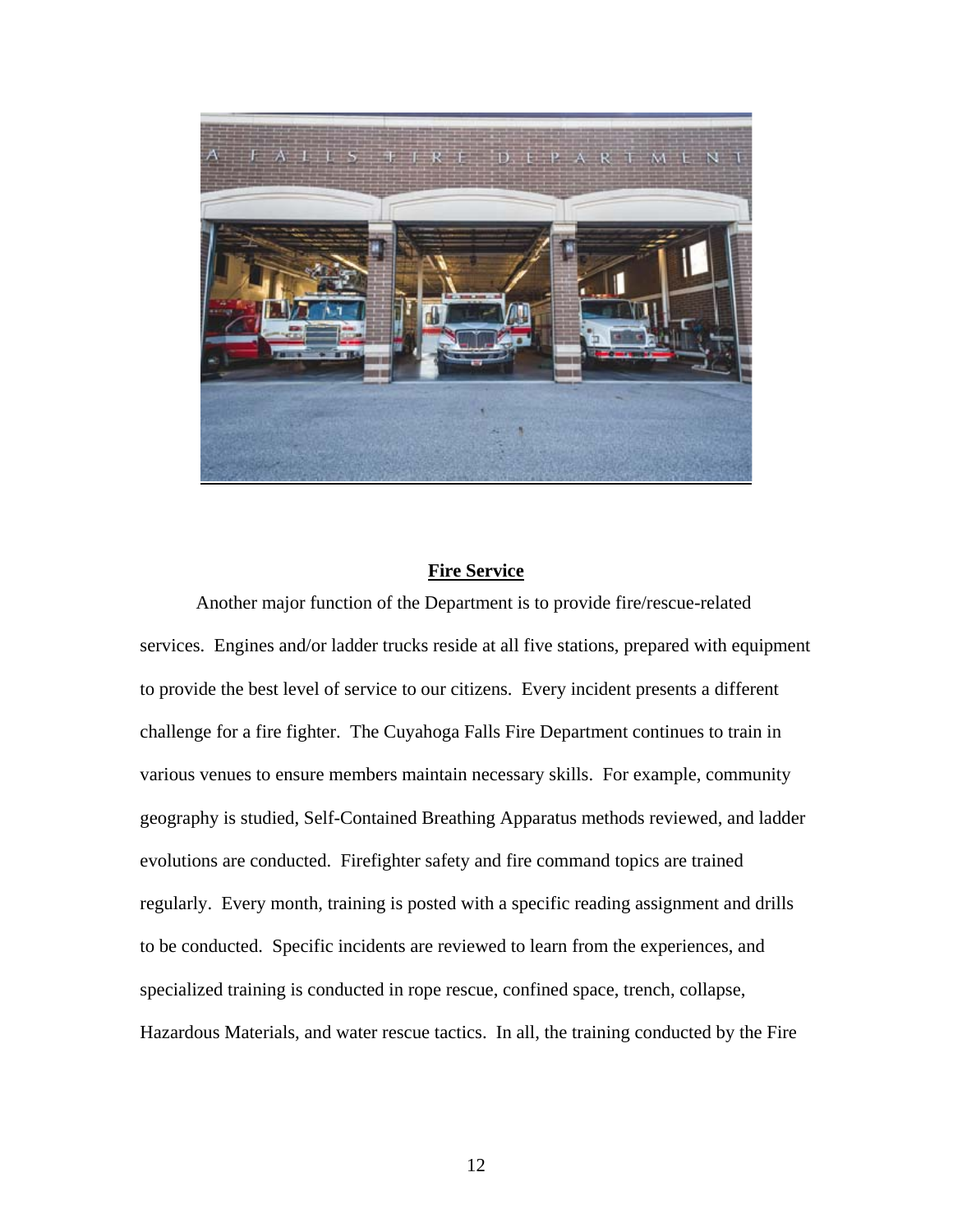Department exceeds the State requirements and all members maintain firefighting and paramedic certifications.

In 2016, the Cuyahoga Falls Fire Department responded to \$7,358,305 worth of property involved in fire, of that 84.3% was saved, for a value of \$6,203,212 of property and businesses saved from the ravages of fire.

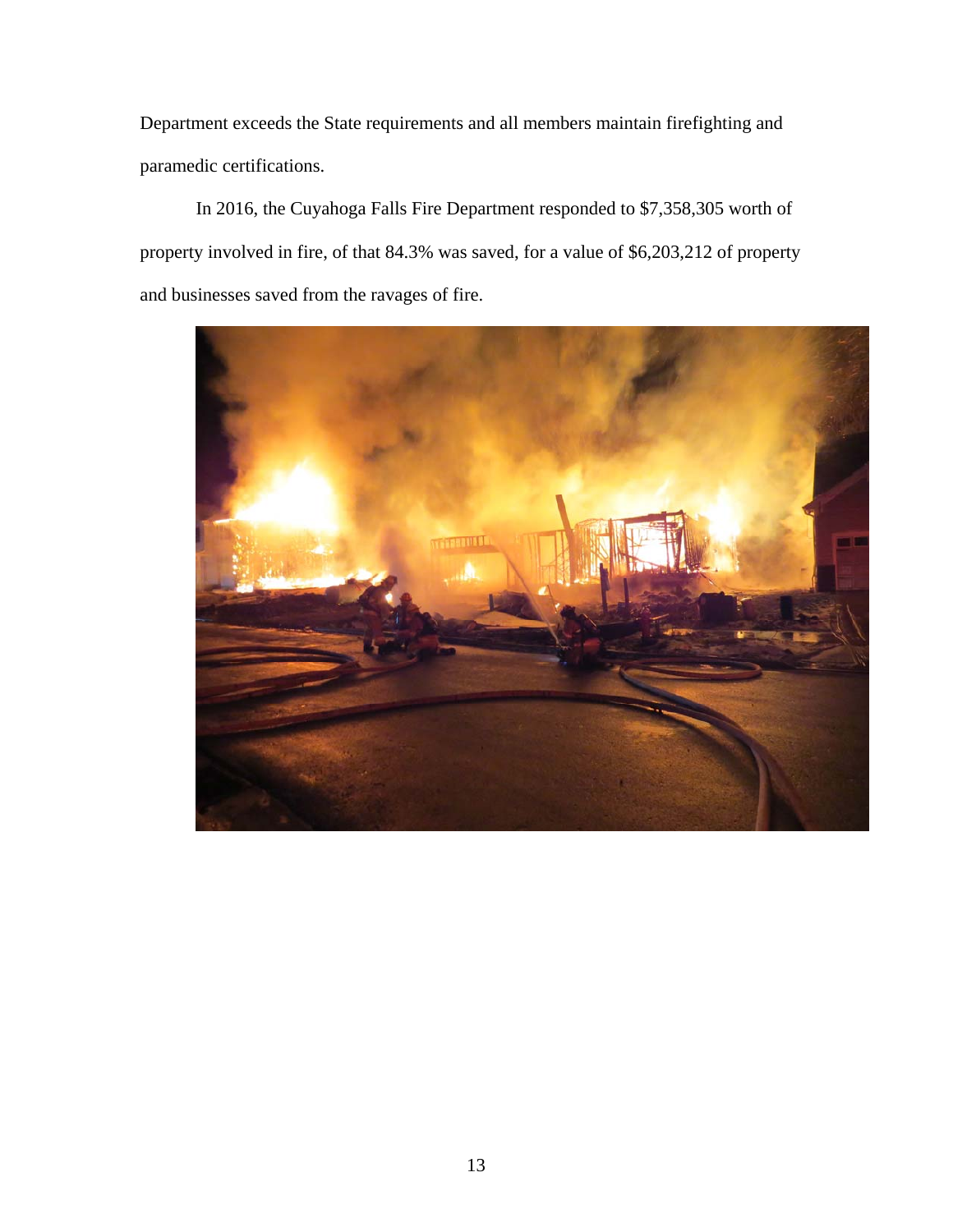#### **Fire Prevention and Education**

Fire losses continue to remain low across all occupancies. The community involvement of firefighters and fire prevention members has served as a mechanism for keeping fire losses low in our community.

 Fire Prevention still remains the most effective method for reducing fires across the United States and also remains the most effective way of reducing firefighter injuries and deaths. This is supported by the National Fire Protection Association (NFPA) and the National Institute of Standards and Technology (NIST).

Continued openings at Portage Crossings brought involvement from fire prevention members. They were involved in plan review, the installation, testing and final inspections for fire protection equipment, and they established relationships with the many new business owners now operating in our city. As development around the City continues, so does our involvement with creating a proactive participation with that development.

Blossom Music Center remains a considerable focus of the Fire Prevention Bureau. Every year the Fire Marshal meets with the senior staff of Blossom to review and discuss the coming year's events. The Fire Marshal and staff deal with live performances involving fireworks and pyrotechnical effects. To ensure public safety, many hours of preparation are required for a successful event. The preparation includes review of the types of devices to be used in a performance. If during review and testing it is determined that the pyrotechnic effect may pose a risk to the public, it is removed from the show.

14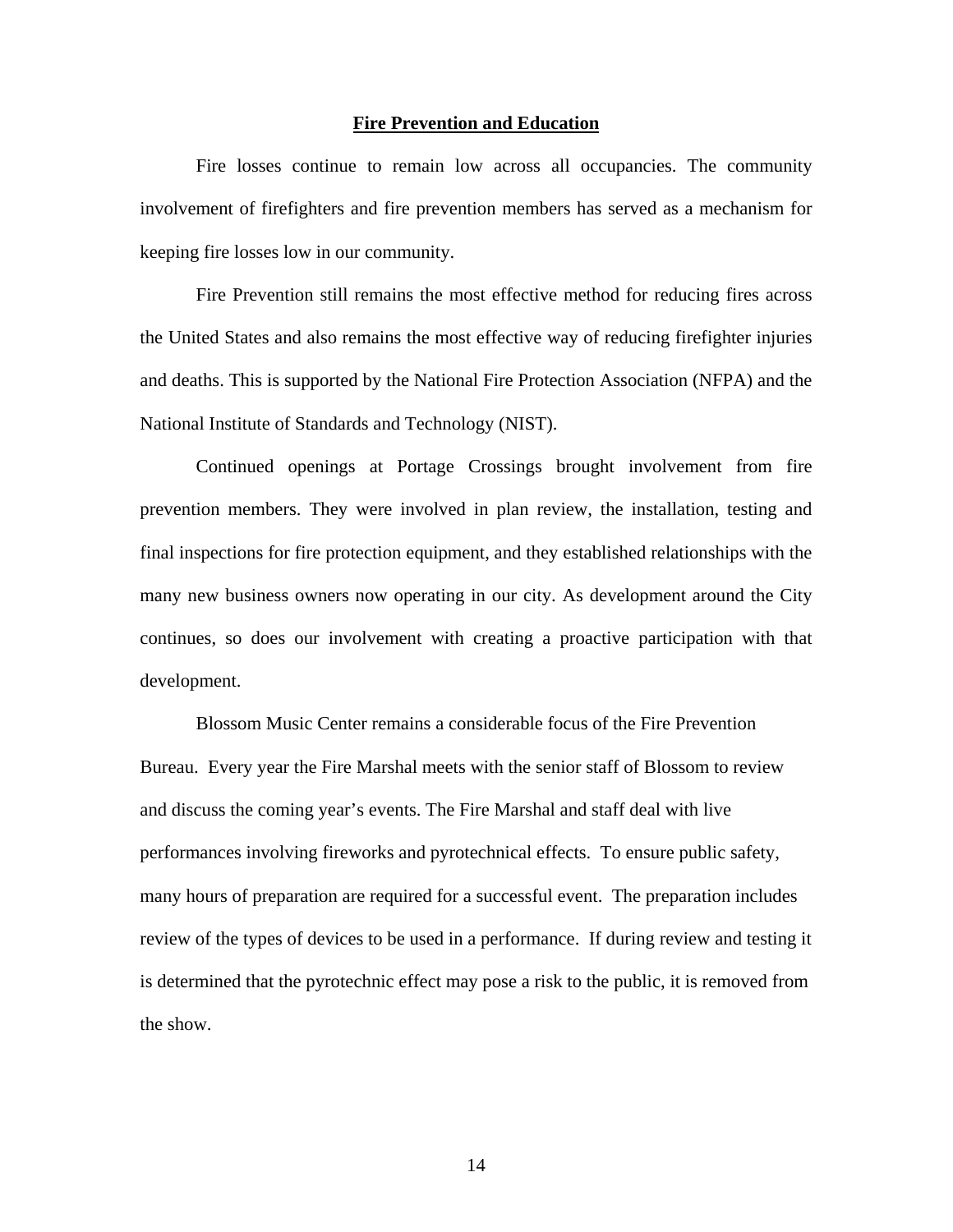The roles of fire prevention are varied and unique to our City, and members continue to expand their knowledge to stay current on the issue facing public safety. We will continue to work at using prevention as an effective tool for a safe community.

Fire companies were responsible for **1715 commercial inspections during 2016**. The fire companies perform these inspections for several reasons. Most importantly, company inspections allow the firefighters to be familiar with the building layout, increasing their survivability in a fire and their ability to rescue those in need. Additionally, inspections reduce the potential for fire, and limit the fire growth and development by removing unsafe practices and hazards. The company inspection program also allows us to place emphasis on targeting areas in need of additional support to help the business owners maintain a safe, valuable business.

These companies also installed over 120 smoke detectors in homes across the City and Silver Lake.

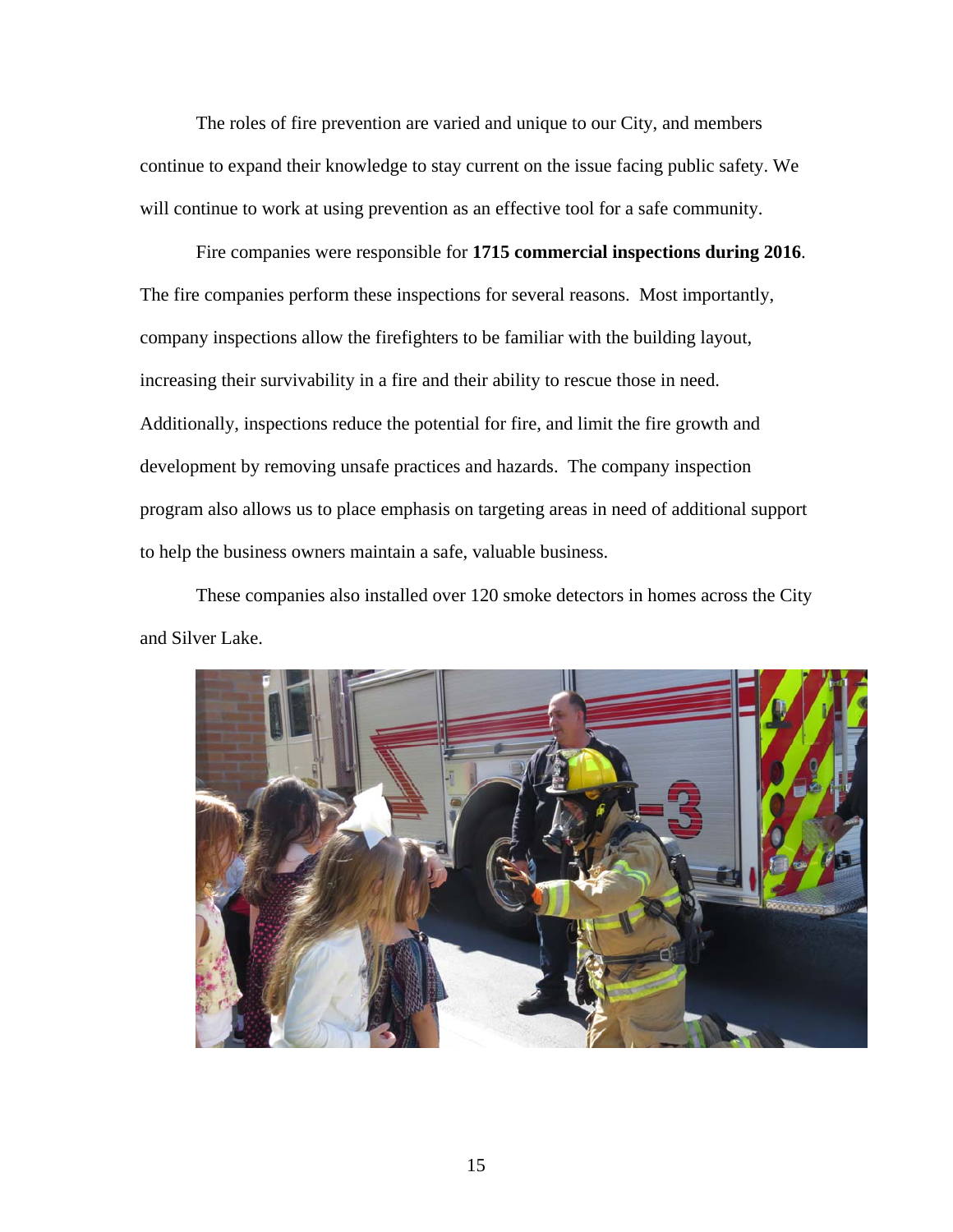# **Community Events**

 The Fire Department continues to support life safety initiatives by providing the Safety Town Program, with the assistance and support of other City Departments, businesses, and citizens. This program teaches 200 in-bound kindergarten students many safety lessons they will carry through life.

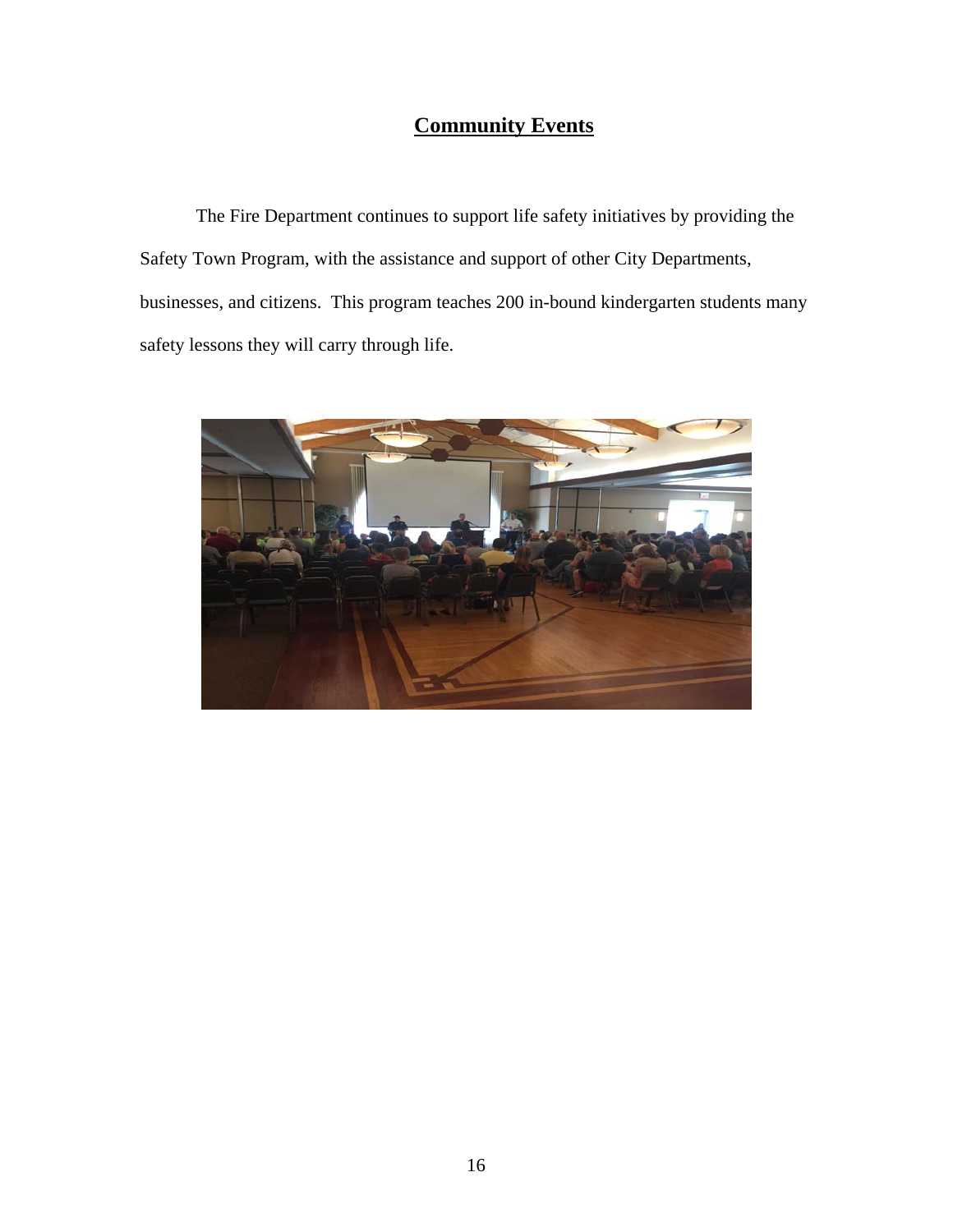

In 2016, the Fire Department, with tremendous partnering from other City Departments, private business, citizens, and Western Reserve Hospital, conducted the fourth annual First Responders Appreciation Day. This event was created to recognize the many men and women in uniform for the service they provide both domestic and foreign. The event drew over 5,000 persons to a family-friendly, fun event on the mall.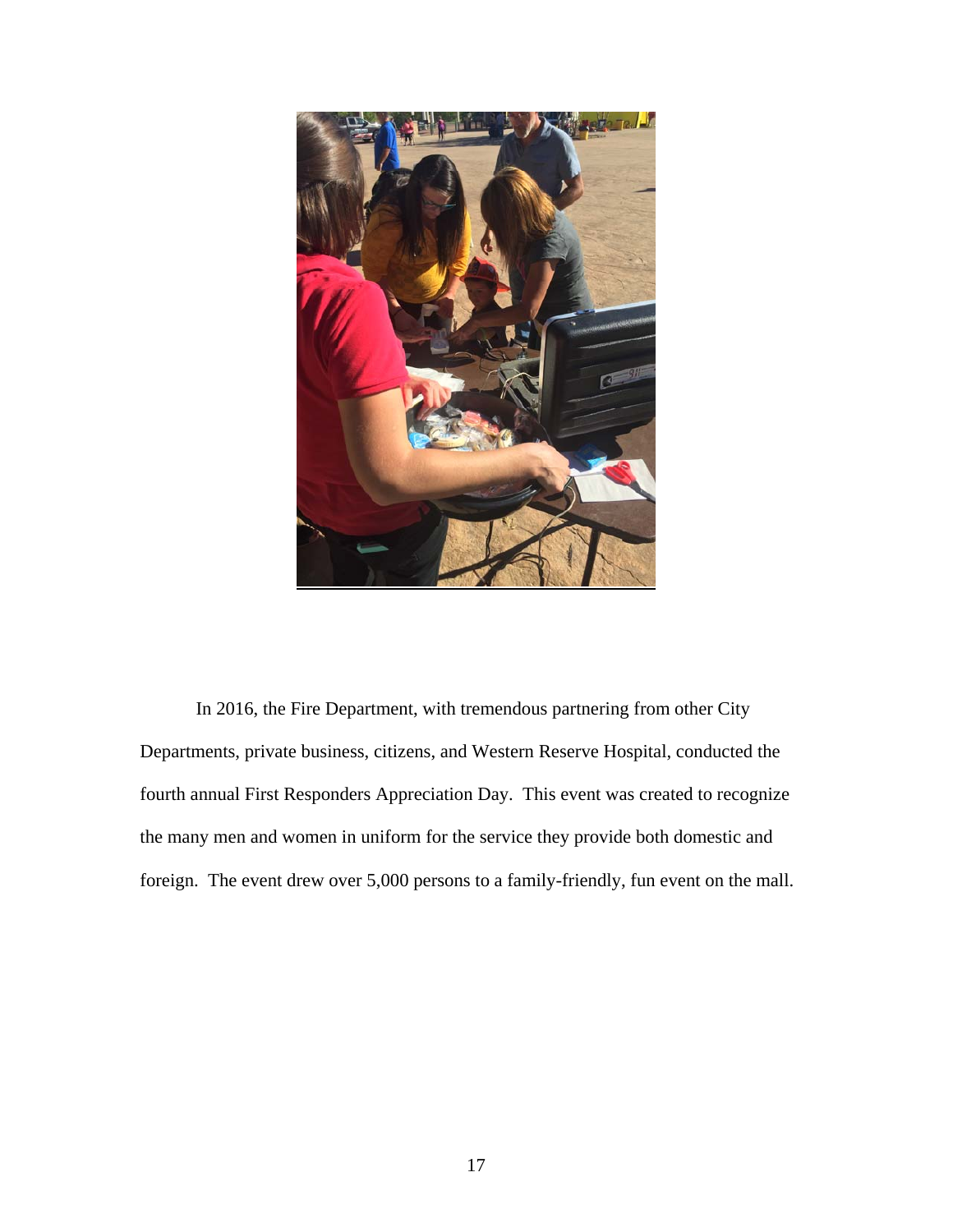#### **Special Operations Teams**

The City of Cuyahoga Falls has many special hazards that require the specific and specially trained response of the Special Operations Teams. These hazards include industrial confined spaces and chemicals, cliffs in the Gorge Park, construction trenches, various impoundments, and the swift waters of the Cuyahoga River. The members of the Cuyahoga Falls Fire Department Special Operations Teams responded to various calls in 2016. These responses include: searches for lost persons, rescue of persons from stalled elevators, rescue of persons from swift or icy waters, investigation of Hazardous Materials incidents, and SWAT Medical events.

Swiftwater training and continuing education was conducted to safely provide care for persons in peril in the river.

In addition to the responses within the City, Cuyahoga Falls Fire Department members also participated with the Summit County Special Operations Team.

| Search for person on land           |    |  |  |  |
|-------------------------------------|----|--|--|--|
| Search for person in water          |    |  |  |  |
| <b>Extricate from a vehicle</b>     |    |  |  |  |
| <b>Rescue from stalled elevator</b> |    |  |  |  |
| <b>Rope Rescue</b>                  |    |  |  |  |
| <b>Swift Water Rescue</b>           |    |  |  |  |
| <b>Haz-Mat Investigations</b>       | יכ |  |  |  |

#### **Special Operations Calls by Type 2016**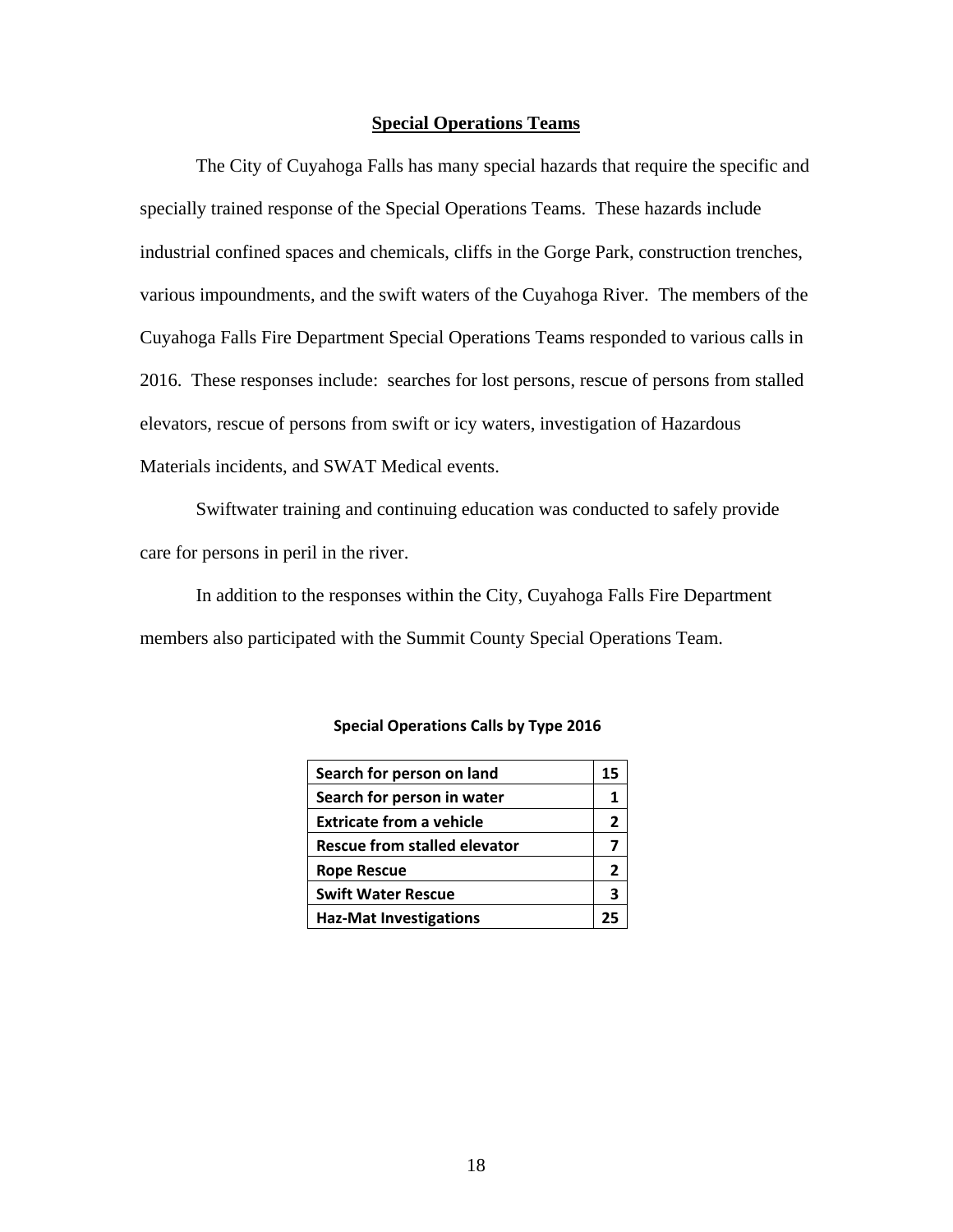### **Grants**

The Cuyahoga Falls Fire Department actively researches grant opportunities. In the past 10 years, more than \$1 million has been awarded to the Fire Department by various private organizations and governmental agencies. Grants are utilized to purchase state-of-the-art equipment and supplies.

The Fire Department administration worked throughout the year to complete all required information for a disaster recovery grant from the State of Ohio with tremendous help from all other City Departments. This helped cover most of the cost for over \$1 million of uninsured loss from the flooding in May 2014.

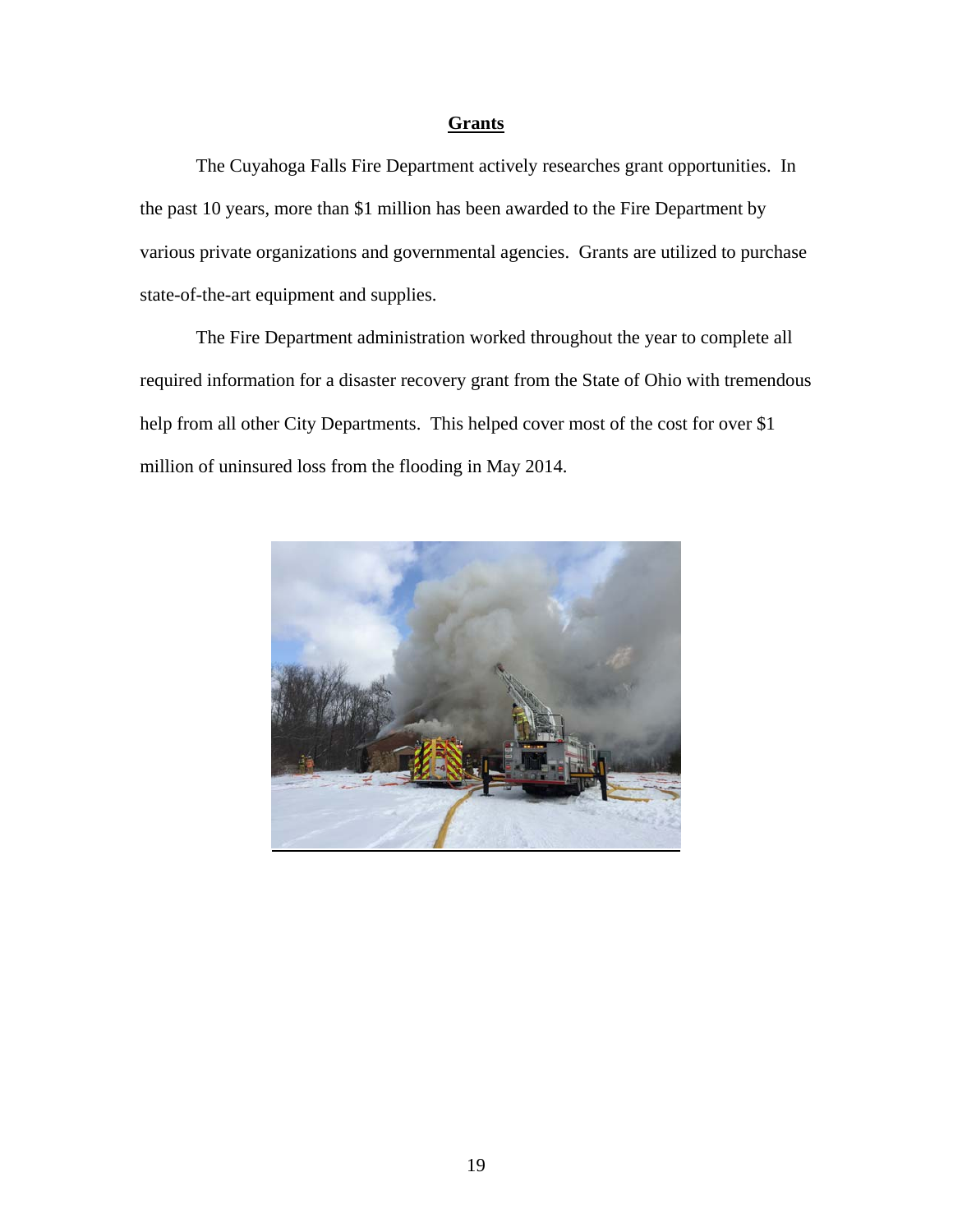

## **Silver Lake**

Since 2008, the Cuyahoga Falls Fire Department has been delivering

Fire/EMS /Rescue service to the Village of Silver Lake, and installing smoke detectors upon request. The Village of Silver Lake contracts with the City of Cuyahoga Falls for this service.

## **211 Silver Lake Calls in 2016**

- o 6 Fire/Explosion, Overheat
- o 139 EMS
- o 8 Good Intent
- o 19 False Alarms
- o 12 Hazardous Condition
- o 27 Miscellaneous Service Calls